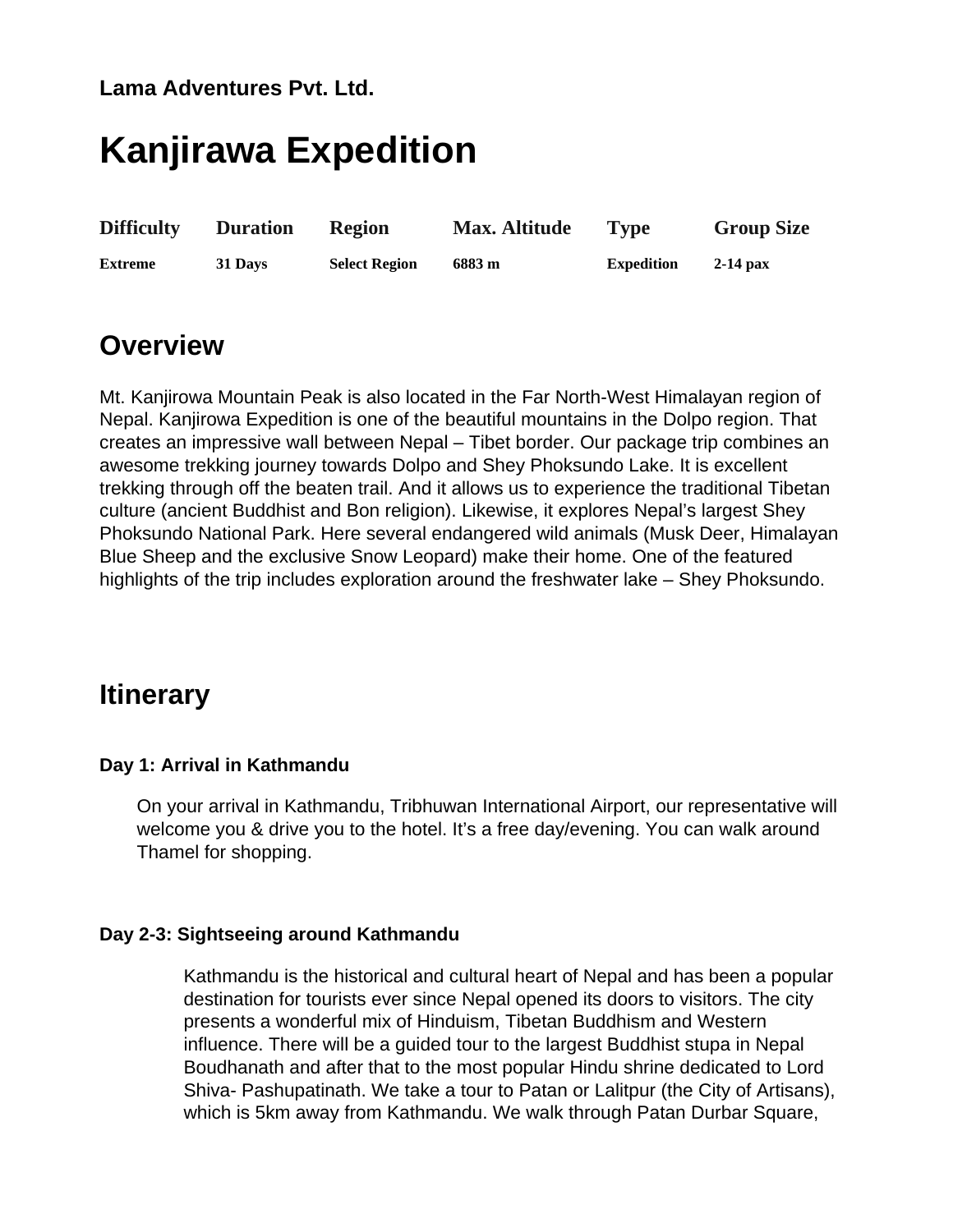and delight in the architectural wonders of the Malla era. Mahaboudha Temple, Kumbeshwor Temple, Krishna Temple and Golden Temple are the major attractions at the square.

#### **Day 4: Flight to Nepalgunj**

Today after breakfast in Kathmandu, we take a flight to Nepalgunj from the International airport of Kathmandu. The flight takes about 55 minutes to reach Nepalgunj. Nepalgunj is the Central point to fly to western region of Nepal which is in Banke District. Overnight in Nepalgunj.

#### **Day 5: Flight to Juphal; Drive to Dunai**

We must fly early in the morning to Juphal from Nepalgunj airport because in the afternoon the weather can be really windy and flights can be cancelled. The airport of Juphal is at an altitude of 2475m. After getting off the plane in Juphal, we continue to drive to Dunai. The road is quite bumpy but it takes only 1 hour to Dunai, but if you choose to walk, it takes around 4 hours of walking. Dunai is a district headquarters of Dolpo and we can find everything we need here. Overnight in Dunai.

#### Day 6: Trek to Shyanta

Today after breakfast in Dunai, we leave for Shyanta. The trail today is not so difficult. We start our trek by crossing the Thulo Bheri River and follow the north bank of the Bheri river till we reach Suligad. After Suligad, we then head to the north bank of the Suligad River. After crossing the Suligad river over a suspension bridge , we arrive at Shyanta. Overnight in Shyanta.

#### Day 7: Trek to Rechi

Today we have quite an easy day ahead of us since we only have to climb about 500m. Soon after leaving Shyanta, we reach Chhekpa village. Then, we continue along the trail to reach Phaparbari, our lunch stop for the day. After having lunch, we will continue to follow the trail crossing a river to reach Rechi village. Overnight in Rechi.

#### Day 8: Trek to Yak Kharka

Today, our walk is a bit longer but an easy one to hike. As we start to hike, we will again follow the Suligad River until Sunduwa where we come across an intersection. We take the left side in the north-west direction of Pugmo river. We stop for lunch after reaching Pugmo village. At Pugmo village, there is a monastery known as Bon Monastery, which we can visit after having our lunch. Then, we continue to follow the flow of the Chugad River till we reach Yak Kharka. Overnight in Yak Kharka.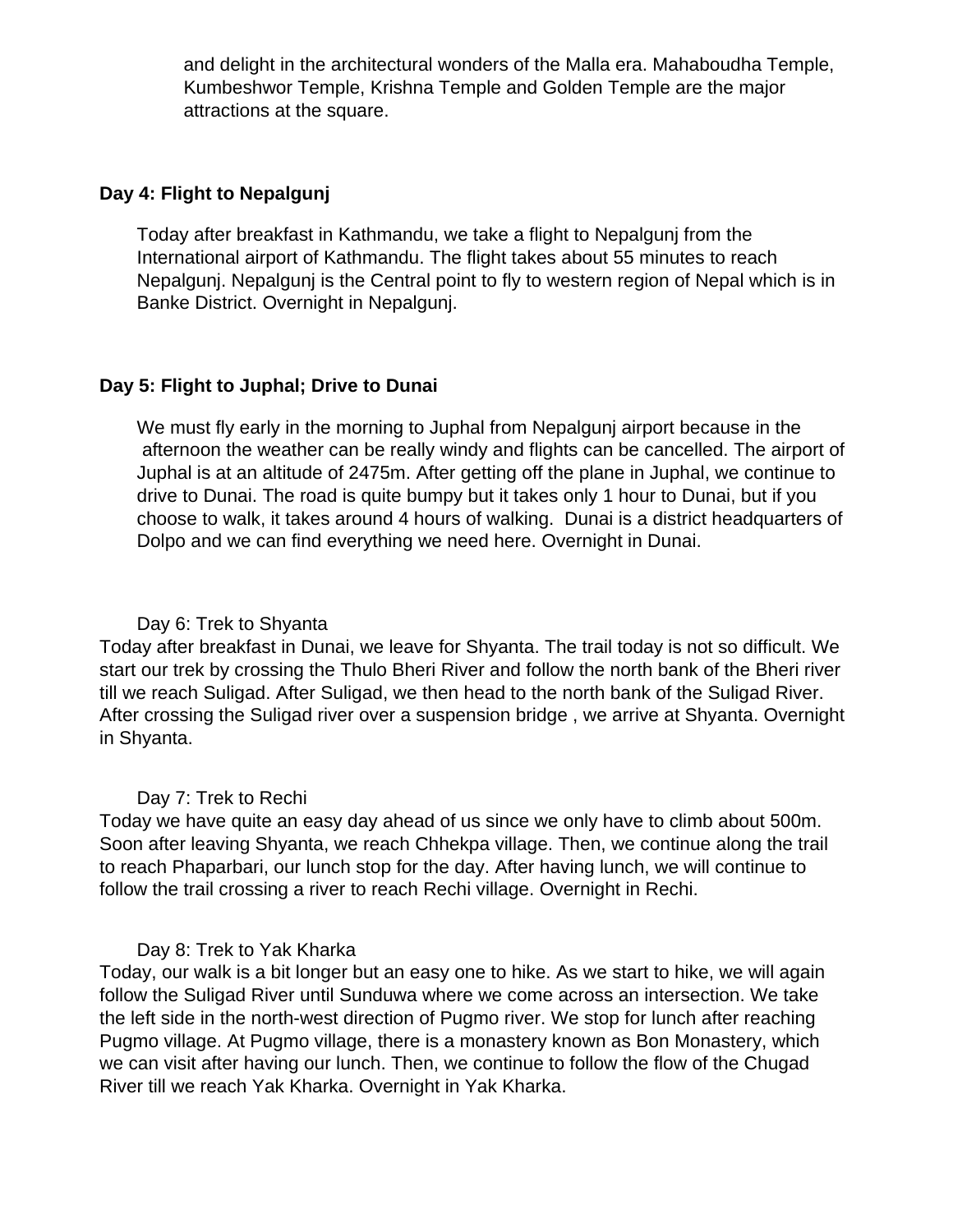#### **Day 9: Rest and Acclimatization**

Today we take rest and spend the day acclimatizing with the high altitude. We utilize this acclimatization time to explore around Yak Kharka. Overnight in Yak Kharka.

#### Day 10: Trek to Kanjirowa Base Camp

Today after breakfast in Yak Kharka, we leave for the base camp of Kanjirowa. The trail is mostly uphill today as we follow the north direction and cross numerous ridges along the way. Traversing through many rough cliffs and narrow ridges, we arrive at our destination Kanjirowa Base Camp. From the base camp we can see magnificent views of the mountain ranges including Kagmara, Lhasharma, Kanjirowa and the beautiful Pugmo Valley. Overnight in Kanjirowa Base Camp.

#### Day 11-14: Climbing Period of Kanjirowa

During the climbing period, we properly acclimatize our body with the high altitude, We also make sure that we are ready to climb the Kanjirowa mountain by testing our skills in nearby ice slopes and get ourselves in ice climbing. During the summit day, we start early in the morning so as to reach the peak before the high winds make our ascent even more difficult. We will be taking the south ridge of Kanjirowa peak as we start our climbing. We make our way through some difficult trails of icy moraines and glacial paths. We can see amazing view of Tibet in the north and Nepal in the south from the summit. After spending some time in the summit, we descend down to Kanjirowa Base Camp to stay for the night.

#### Day 15: Trek to Pugmo

After leaving Kanjirowa Base Camp, we walk through rocky cliffs until we reach a narrow ridge and then arrive at Yak Kharka. The trail after Yak Kharka is mostly downhill so descend all the way until we reach Pugmo. Overnight in Pugmo.

#### **Day 16: Trek to Ringmo**

Today after breakfast in Pugmo, we will begin our hike to Ringmo. From Pugmo, we follow the Pugmo river to reach Sunduwa. Then following the trail that changes to the north east side through Phoksundo Khola, we will hike across many breathtaking landscapes, pleasant villages, mountain views and striking and spectacular waterfalls that come through Phoksundo river. Ringmo is a small village where they practice the religion of Bon and also there is a dedicated monastery in the village. Both the monastery and the village are located at the base of Phoksundo Lake. Overnight in Ringmo.

#### Day 17: Trek to Shyanta

Today after having breakfast in Ringmo, we begin our trek which is mostly downhill following the Phoksundo Lake and Suligad valley. We hike through some traditional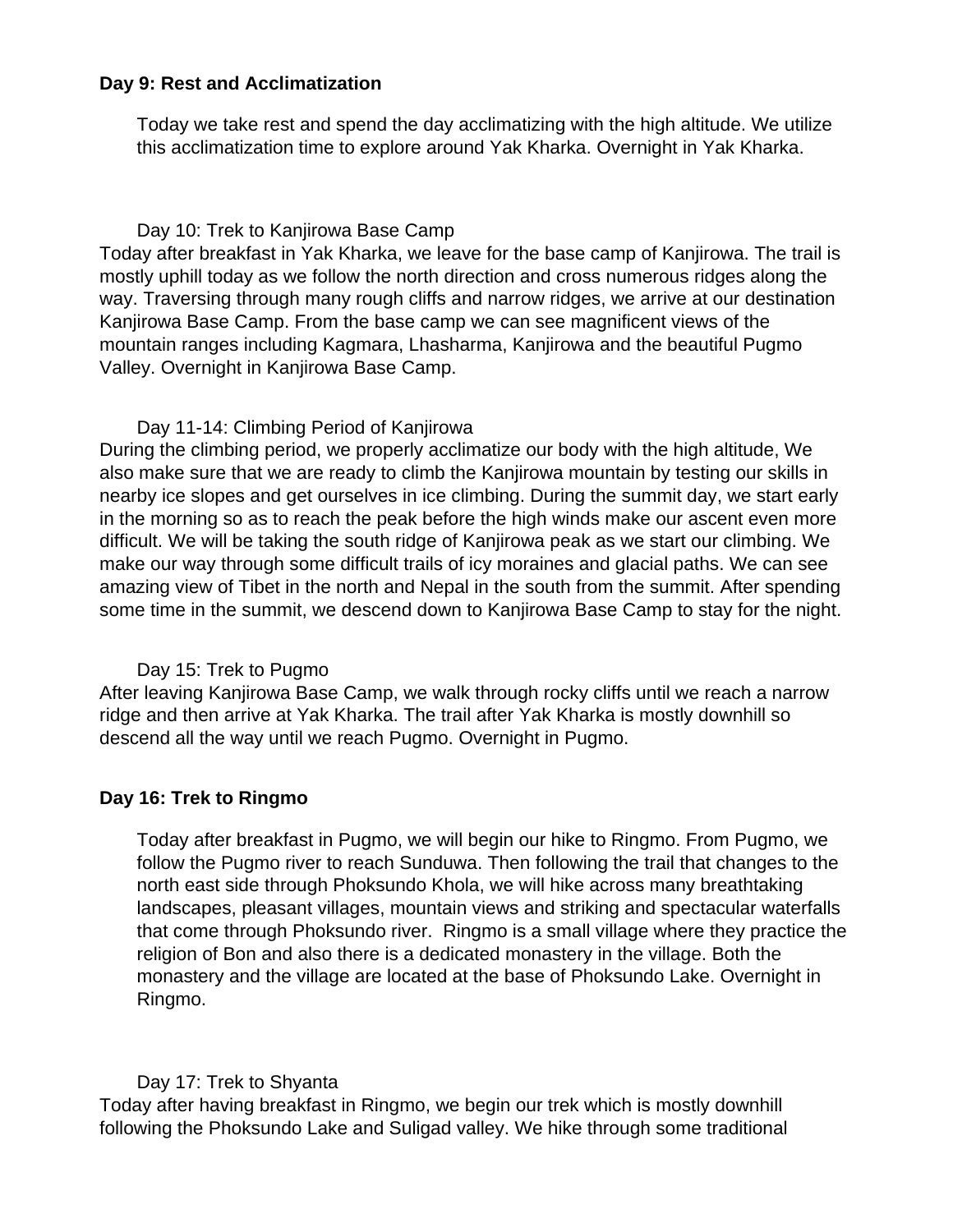villages from Ringmo to Shyanta. Overnight in Shyanta.

Day 18: Trek to Juphal

Today is a long day of walking from Shyanta to Juphal. We will hike following the trail of Suligad river. Then, we will take the trail to the west and then continue hiking taking a steep path to reach Juphal. Overnight in Juphal

Day 19: Flight to Nepalgunj; Flight to Kathmandu Today, we first take an early morning flight to Nepalgunj from Juphal which is about 40 minutes in duration. Then, after reaching Nepalgunj, we take another flight to Kathmandu which takes about 55 minutes in total. Overnight in Kathmandu.

#### **Day 20: Free Day**

Just relax at your hotel room and travel around the beautiful cultural city of Kathmandu, Patan and Bhaktapur. You have the day to your own, so enjoy your last day in Nepal.

#### **Day 21: Departure from Kathmandu**

It's time to leave Nepal, of course with smiles and many memories to cherish. Depending on your flight time we will drop you at Tribhuwan International airport for your final departure to your destination.

# **Inclusion / Exclusion**